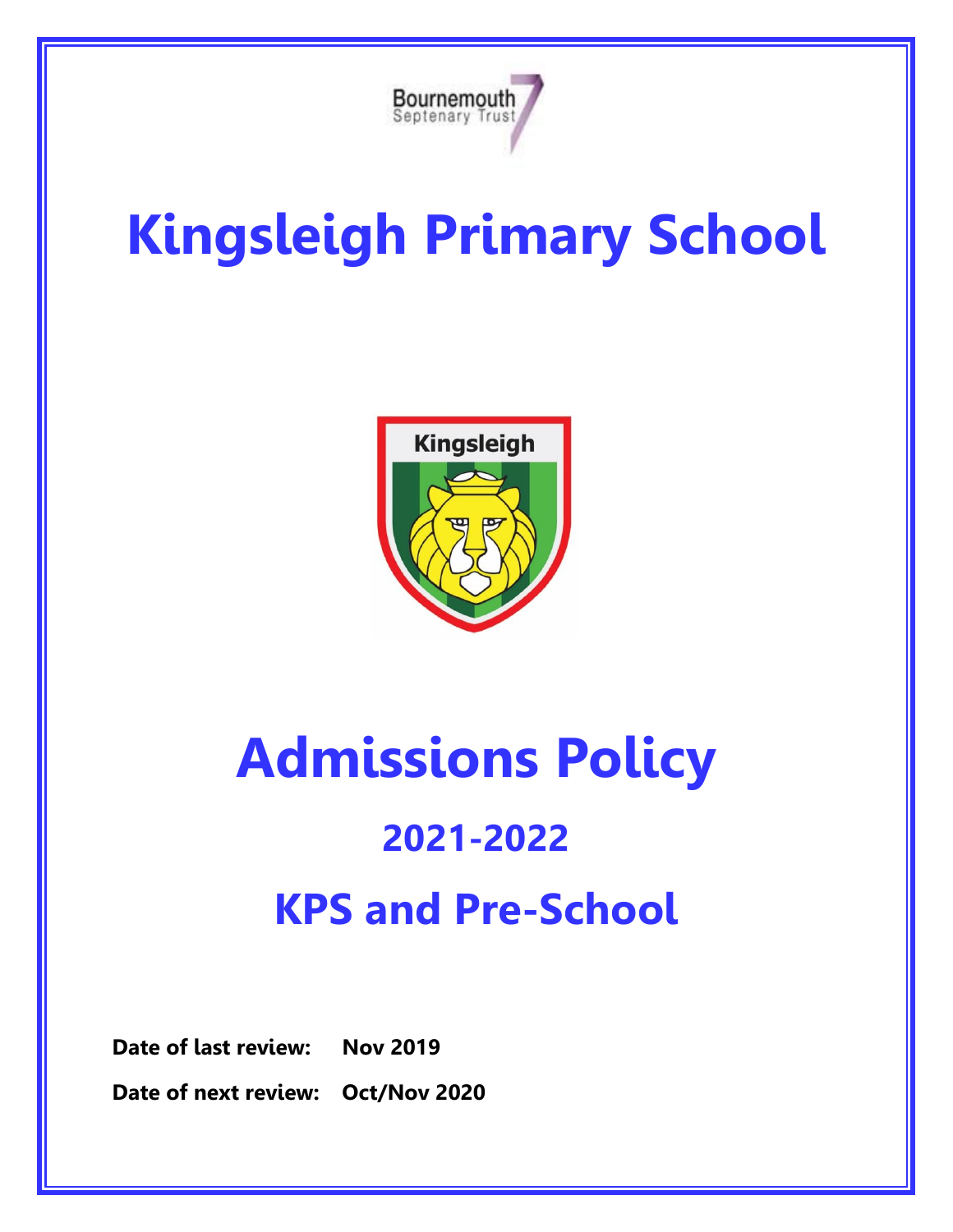#### **Kingsleigh Primary School and Pre-School (Academy Trust) Admissions Policy and Arrangements for 2021-2022**

The criteria to be used by Kingsleigh Primary School and Pre-School are as set out below. They will be applied to

- a) All entry year applications received by the closing date and to applications received after the closing date, if any places become available. Late applications will not be considered at the first allocation of places until all applications received on time have been dealt with
- b) All admissions outside the normal September main entry intake unless any In-Year Fair Access Protocols (see note 11) agreed through the Bournemouth Admissions Forum are applicable.

Places will be allocated in the following order of category:

#### **Category 1**

Children who are "Looked after" by a Local Authority or a child who was previously looked after but immediately following being looked after subject to an adoption, residence, child arrangements or special guardianship order. (See Note 1.)

#### **Category 2**

Where necessary, priority will be given to children of any member of staff employed at the Academy where the member of staff has been (a) in employment at the Academy for two or more years at the time of application for admission is made, or (b) when the member of staff is recruited to fill a vacant post for which there is demonstrable skills shortage.

#### **Category 3 (For children who are in attendance at Kingsleigh Pre-School)**

Where necessary, priority will be given to children who are already attending Kingsleigh Pre-School who are eligible for Early Years Pupil Premium or Service Premium.

#### **Category 4**

Children living in the designated catchment area of the school who will have a brother or sister (see note 3) attending the school (or related infant/junior school) at the time of admission.

#### **Category 5**

Children living in the designated catchment area of the school.

#### **Category 6**

Children living outside the designated catchment area of the school who will have a brother or sister (see note 3) attending the school (or related infant/junior school) at the time of admission.

#### **Category 7**

Children living outside the catchment area of the school who live closest to the school as measured by straight-line distance. (See note 2(ii))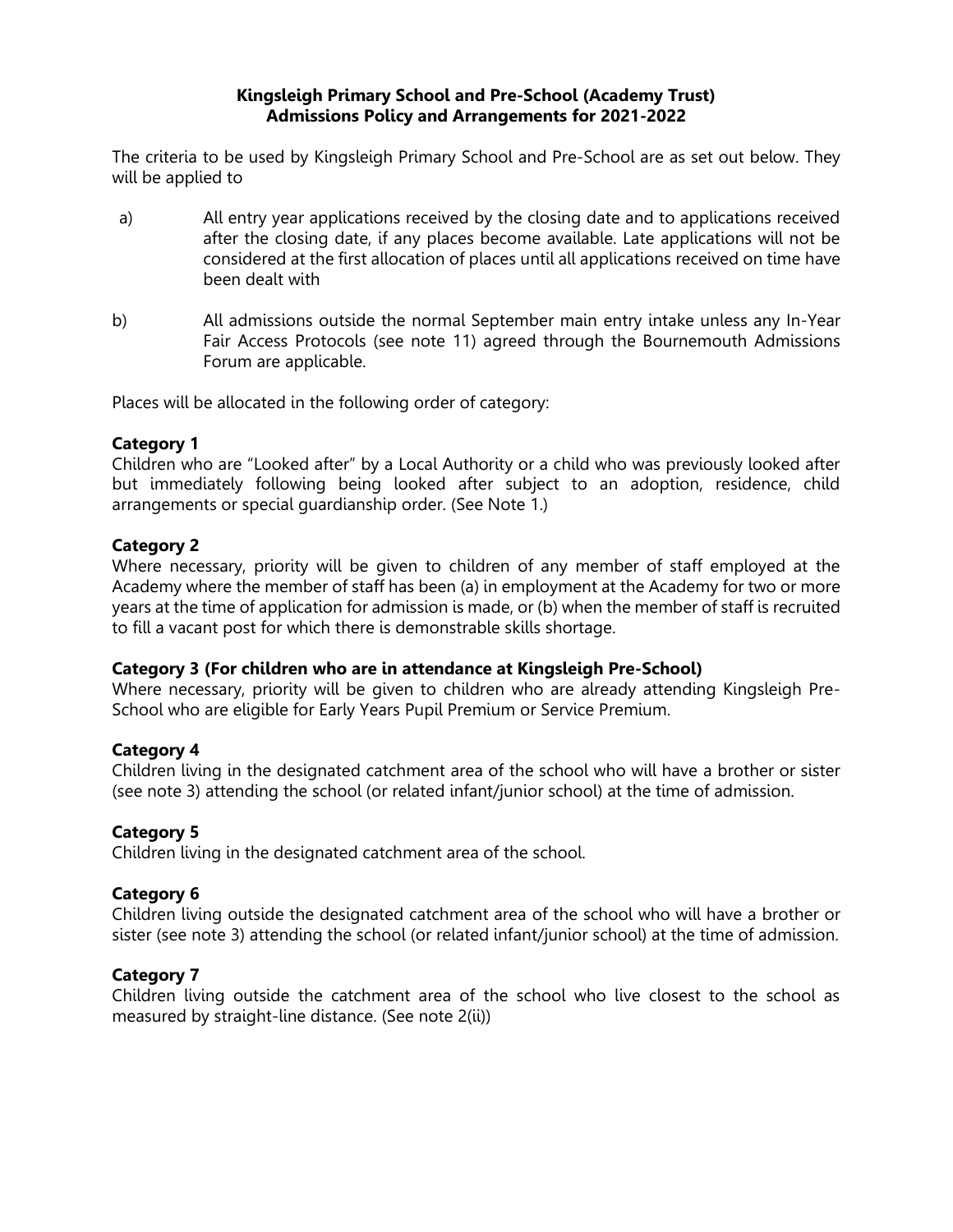#### **Admission Criteria - Notes**

.

1. A "Looked After Child" means any child who is in the care of a local authority in accordance with Section 22 (1) of the Children Act 1989. A child who was "previously a Looked After Child" means a child who after being Looked After became subject to an Adoption Order under the Adoption Act 1976 or under Section 46 of the Adoption and Children Act 2002, a Residence Order or Child Arrangement Order under Section 8 of the Children Act 1989 or Special Guardianship Order under Section 14A of the Children Act 1989. Applicants can be asked to provide additional evidence in order to verify the previously looked after status of a child. It is at the discretion of the admissions authority what evidence is required. The final decision will be made by the admissions authority. If any information supplied by an applicant is judged by the admissions authority to be fraudulent or intentionally misleading, the admissions authority may refuse to offer a place, or if already offered, may withdraw the offer.

A child is regarded as having been in state care in a place outside of England if they were accommodated by a public authority, a religious organisation or any other provider of care whose sole purpose is to benefit society. Applicants can be asked to provide additional evidence in order to verify the previously looked after status of a child. It is at the discretion of the admissions authority what evidence is required. The final decision will be made by the admissions authority. If any information supplied by an applicant is judged by the admissions authority to be fraudulent or intentionally misleading, the admissions authority may refuse to offer a place, or if already offered, may withdraw the offer.

- 2. In the case of over subscription in categories 1 7 priority will be given to these children:
	- (i) where a placement is recommended for medical reasons as essential by professional medical advisors or where there are exceptional reasons supported by evidence from a Social Worker, Educational Psychologist or Education Welfare Officer employed by the Council which in the view of the School acting as the Admission Authority.
	- (ii) live closest to the school as measured by the straight-line distance calculated by the Local Authority's Geographical Information System (GIS) in use at the time of allocation (the system at the time of setting the policy takes the measurement between the address mapping points of the school and the applicant's home). If distances are equal, as calculated by the Local Authority's GIS system, for example a flat in a block of dwellings with the same front entrance a random allocation system will be used to determine the allocation. Details of this process are outlined below in Note 12.
- 3. Brothers and sisters are defined as half or full brother or sister, adoptive brother or sister and the children of parents who are married or cohabiting, where the parents and children live together in the same household.
- 4. When considering twins, triplets or other multiple births places will be offered above the published admission number to the other twin, triplet or multiple birth children whose twin, triplet or multiple birth was offered a place within the admission number.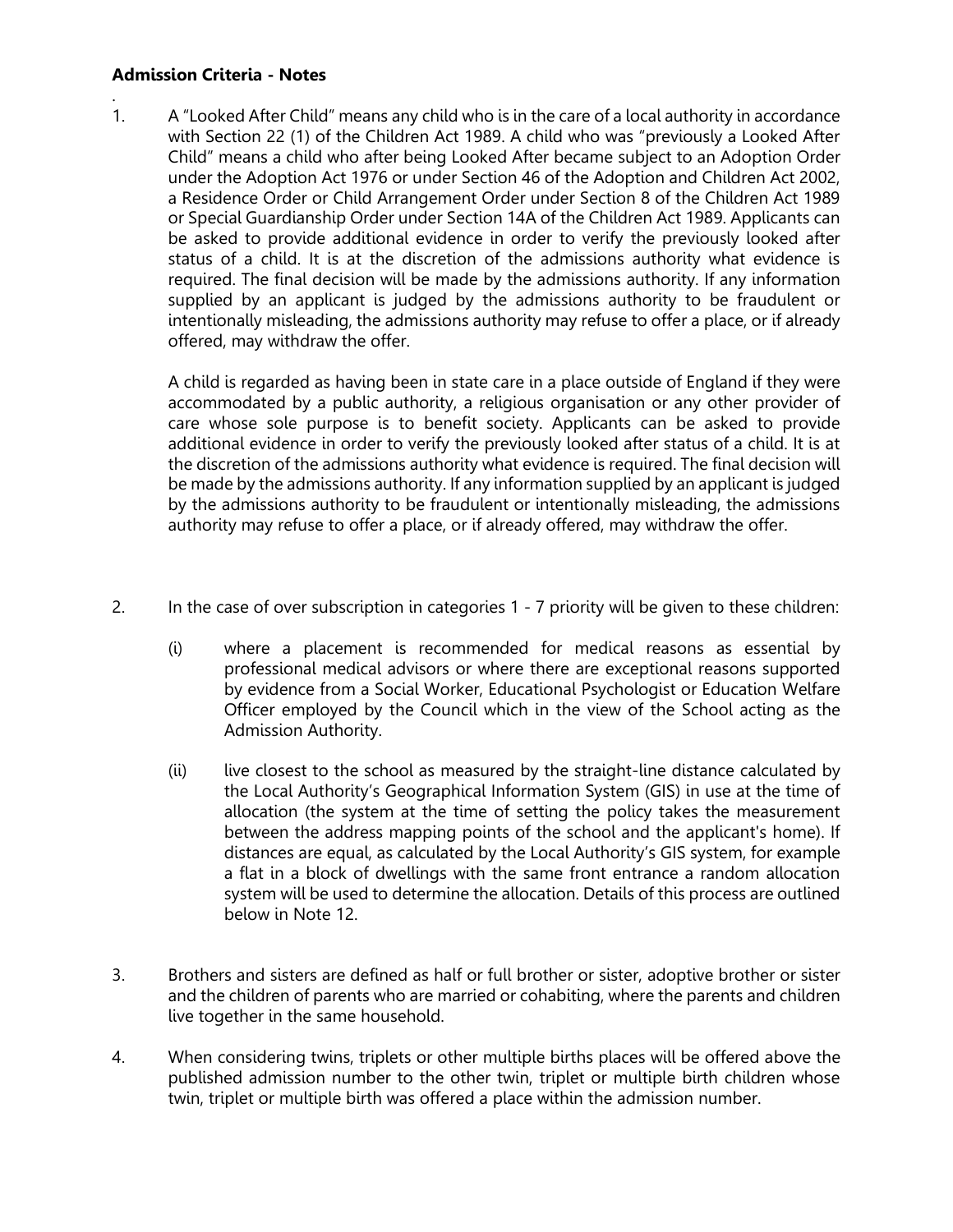- 5. The School will apply the above criteria to applicants subject to the following exceptions:
	- (i) where an applicant is seeking admission for the September entry of the school entry year, applications received before the closing date will initially be given priority over those received after the closing date. Under exceptional circumstances a late application may be considered as received on time. Exceptional circumstances could be illness, involving hospitalisation or a bereavement or as prescribed within the co-ordinated admission arrangements.
	- (ii) where a child has a statement of special educational needs/Education Health and Care Plan (EHCP) and for whom there is a legal requirement to admit to a particular school named in the EHCP.
- 6. The home address where a child lives is considered to be a residential property that is the child's main or only address during term time. A child's main residence will be the dwelling of the parent or carer in receipt of Child Benefit and proof of who is in receipt of Child Benefit may be required by the School acting as the Admission Authority prior to offer of a school place. If Child Benefit payments are not made or suspended then the decision on which address to use for the child, for the purposes of admission to school only, will be based upon the address at which the child is registered at a GP surgery. The legal department will consider pertinent evidence from both parents to determine the property in which the child mainly resides. The School may also require other evidence of proof of address. Examples of acceptable proofs of address will be listed in the Local Authority Information Booklets.

#### Applications from separated Parents/Carers

7. Only one application can be considered for each child. Where parents/carers are separated it is essential that agreement is reached by both parties concerning the nominated preferred schools. Where a child spends part of their week with one parent and part with the other, only one address can be used. This must be the address at which the child spends most of their time during term time.

#### Waiting Lists

8. The Local Authority operates a formal waiting list for those refused a place. Subject to note 5, the waiting list is ranked according to the over-subscription criteria. Any places that do become available, if not required for a child with an Educational Health and Care Plan (EHCP) or one who is required to be admitted through an In-year Fair Access Protocol, are allocated in accordance with these criteria. The waiting list does not give priority either to those that have been on the list longest or to those that applied after the closing date.

Waiting Lists for main entry years will cease on 31 December 2021. Previous applicants wishing to continue on a waiting list must re-apply in writing to the School between 1 and 31 December 2021. Waiting lists for all other year groups will cease at the end of the academic year 2021/22. Applicants will be required to re-apply (in August 2022) for admission if they wish to continue to be considered for a place. Please note the School may review waiting lists on a regularly basis at the end of each term or when a place becomes available at a school.

9. Total Admission number for Reception Year 2021-22 is 120 pupils.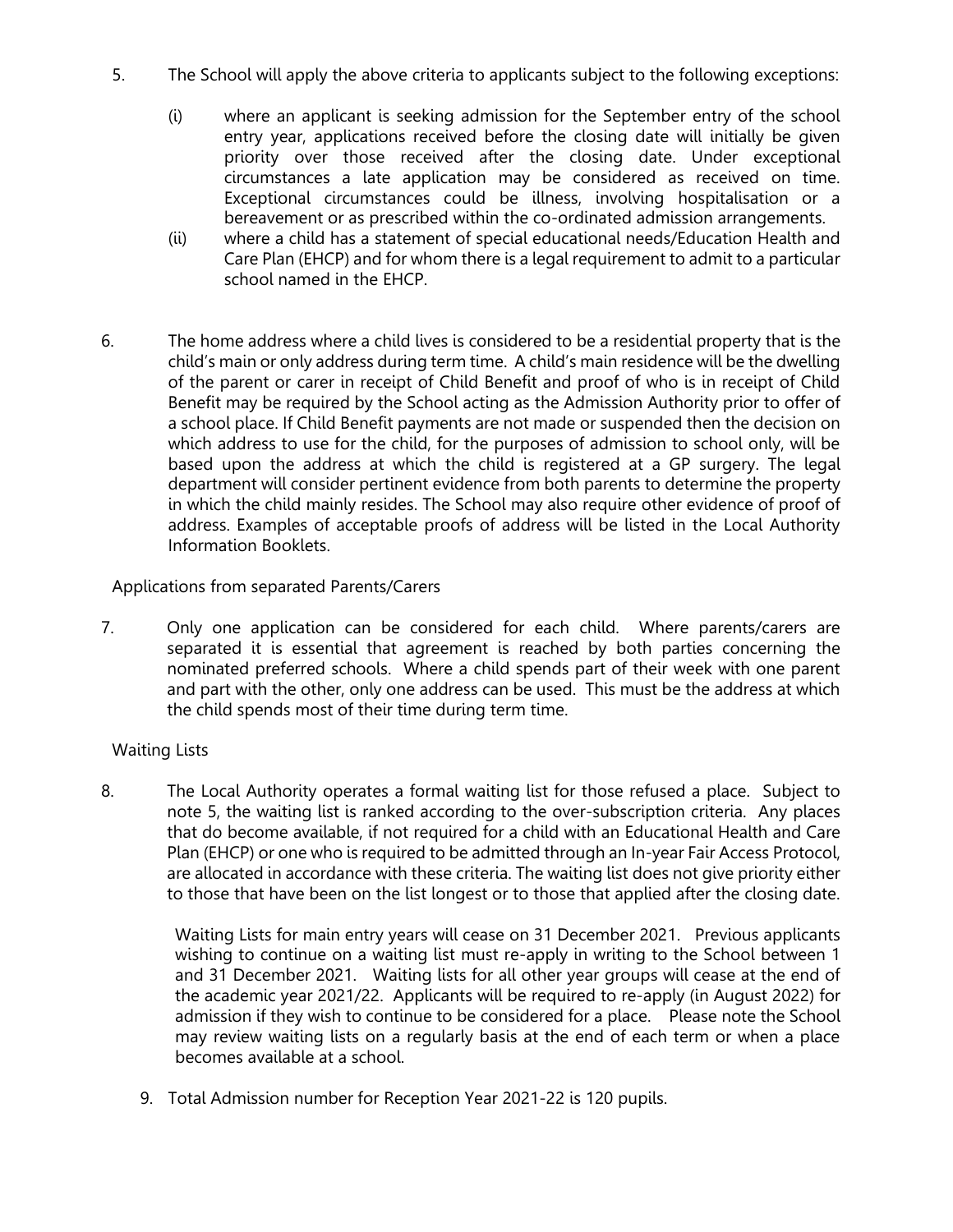Co-ordination between Admission Authorities

- 10. In accordance with the law and the agreed schemes the offer of places at the main points of entry at the primary and secondary level will be co-ordinated between all those who decide upon admissions to schools (admission authorities) in Bournemouth.
- 11. Schools in Bournemouth together with the Local Authority operate an In-Year Fair Access Protocol in accordance with the Code on School Admissions. This is reviewed by The Admissions Forum on a regular basis. A single application form will be available for all applications for in-year admission.

#### Final Tie-Break Allocation Process

12. If there are insufficient places to accommodate all applicants and after using all tie break criteria applicants for the final place(s) cannot be split the remaining place(s) will be allocated using a random allocation process. The process will be electronically administered through the IT providers in use at the time. At the time of setting this policy the providers are Synergy.

#### School Admission Appeals

13. The School acting as the Admission Authority will not consider repeat appeals by the same applicant for the same school in the same academic year unless the applicant is able to prove that there have been material changes in their circumstances since the previous admission appeal. The final decision as to whether the material changes warrant a fresh appeal will be determined on the advice of the Head of the Local Authority's legal department.

Withdrawal of an offer of a place

14. The School may withdraw an offer of a school place where a parent fails to respond to an offer within a reasonable timescale or where the place was offered on the basis of a fraudulent or intentionally misleading application, or where the place has been offered in error.

Changes to the admission policy, number of available places and catchment areas

15. Where additional places or a school closure or amalgamation is proposed or implemented after the setting of these admission arrangements a change may be required to be made to the policy, admission number or related catchment areas. Application will be made to alter the arrangements to the Secretary of State where necessary.

Admission of children outside their normal age group

16. The policy in regard to consideration of requests from parents for their child's admission to Reception to be delayed by a year is attached. The policy can consider requests from parents of children whose birthday is between 1 April and 31 August and meet the criteria. The procedure for consideration of these requests is set down within the policy.